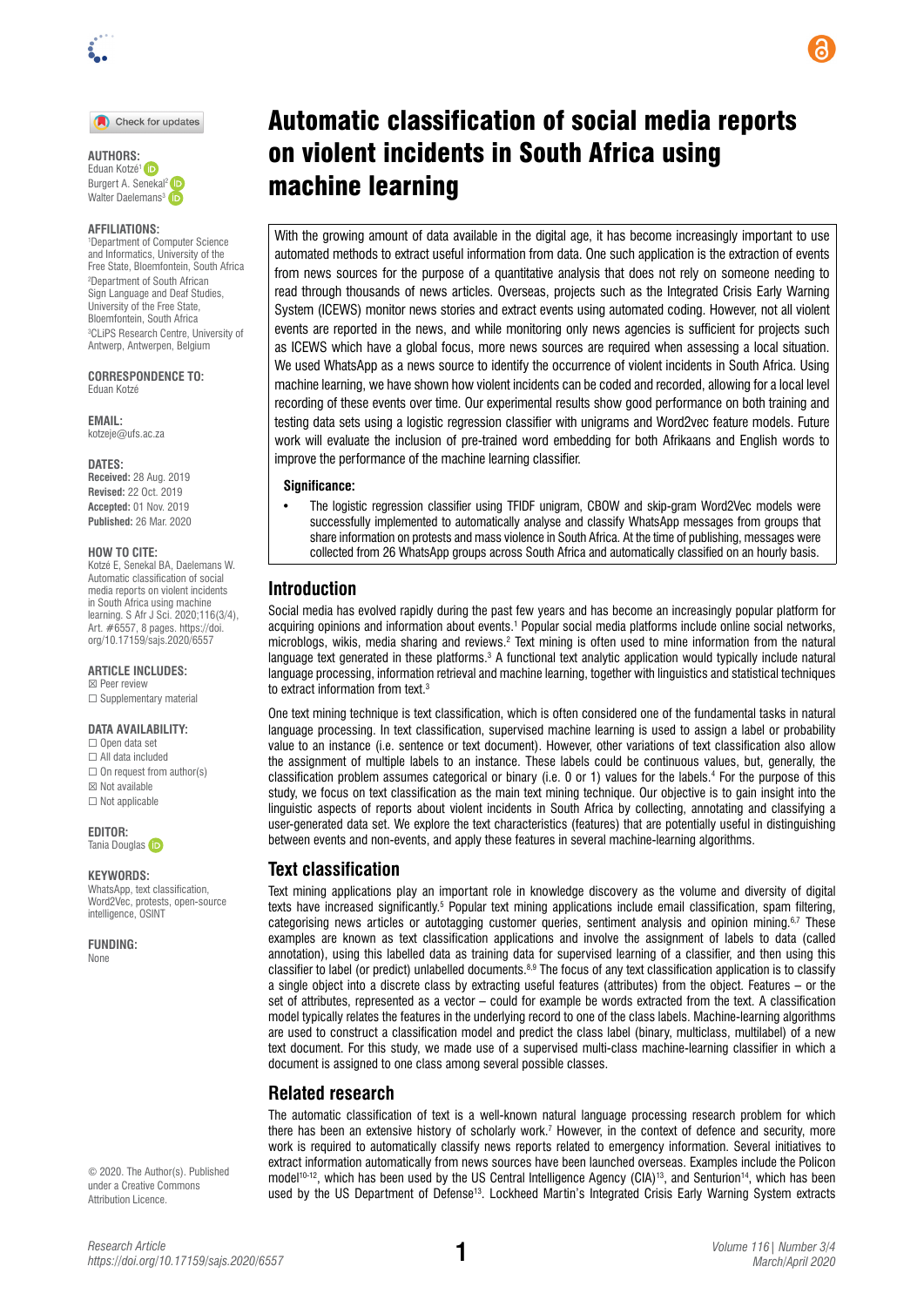structured data from news.<sup>13</sup> Other similar projects include the CIA's Political Instability Task Force<sup>15-17</sup>, the Armed Conflict Location and Event Data project<sup>18</sup>, the Uppsala Conflict Data Program<sup>19,20</sup>, and the Social Conflict Analysis Database (SCAD)<sup>21</sup>. See Schrodt<sup>22</sup> for a discussion of similar projects.

Our project differs from these projects in a number of ways. In those projects, not all events are shared by the main news agencies, as limited space and resources compel them to focus on larger events.23,24 We required a more comprehensive data set as our outlook is local and not global. In addition, people no longer rely solely on mainstream media to access information. We therefore turned to WhatsApp as a news source. WhatsApp is a free messaging service owned by Facebook which enables users to message, call and share files. WhatsApp has become increasingly popular as a source of news<sup>25</sup>; the use of WhatsApp for news has almost tripled since 2014 in many countries.26 In South Africa, WhatsApp is also used regularly to share emergency information.<sup>27</sup>

# **Data collection and annotation**

# *Data collection*

Messages were collected from a variety of WhatsApp groups (group chat is a feature in which the same message can be sent at the same time to multiple contacts who opt in), which cannot be named for ethical reasons. Most operate within the Afrikaans and English communities (urban and rural) across South Africa and focus on protests and serious crimes, such as hijackings, cash-in-transit robberies and farm attacks. The majority of messages are eyewitness accounts, and while a much smaller number come from mainstream news agencies, these cover a wide spectrum of the South African media. Numerous messages also come from Facebook groups and from Twitter. It should be noted that the groups were selected based on their activity and dedication to accuracy. None of these groups deliberately spread false news and while an incident may later be shown to have been false, our objective is not to establish crime statistics but rather to classify the messages themselves.

Because WhatsApp is a closed platform, we first had to obtain ethical clearance and permission to be added to WhatsApp groups that share information on violent incidents. Ethnical clearance was granted for this project by the General/Human Research Ethics Committee of the University of the Free State (UFS-HSD2019/0175).

Data were collected from 15 WhatsApp groups between 30 May 2018 and 18 February 2019. In total, 23 360 WhatsApp messages were retrieved in either English or Afrikaans. After filtering the corpus for and removing duplicate messages, the experimental corpus comprised 8398 unique messages.

# *Data preparation*

Text pre-processing is required because online social media data tend to be very 'noisy' and contain uninformative parts, such as HTML tags.<sup>28</sup>

**Table 1:** Examples of categories related to events

We followed the basic linguistic processing steps required to prepare the lexical source for text classification. This processing included data cleaning, removal of stopwords, tokenisation, as well as syntactic parsing.29 One of the first steps was message and sentence tokenisation. All the messages in the WhatsApp data set were stored as either single or multiline messages. We separated each multiline message into several single-line messages. Using regular expressions, we identified multiline messages and converted them into the following single-line message format: [date, time] + [From]: [Message]. UTF-8 file encoding was performed during the file reading operation to avoid character set conversion errors. Next, all punctuation marks and special characters, including emoticons, were removed from each text message. HTML tags such as web addresses ('http:' and 'www') were also stripped from the text message, followed by white space removal and text lowercasing. Text messages that contained contractions, slang words and hyphenated words were transformed into regular expressions using a custom dictionary (for example, the Afrikaans 'ek't' was converted to 'ek het', and the English 'isn't' to 'is not'; 'Potch' to 'Potchefstroom' and 'CT' to 'Cape Town'). The custom dictionary contained all possible contractions in Afrikaans and English. Misspelled words were identified and normalised, again making use of a custom dictionary. Hyphenated words were reconstructed as hyphens were considered a special character and were removed earlier. We also made use of a lookup dictionary to reconstruct hyphenated words (for example, 'hi jacking' became 'hi-jacking'). All custom and lookup dictionaries were manually constructed using a trial-and-error approach as we identified contracted, misspelled and hyphenated words. Due to the bilingual nature of the corpus, stemming and lemmatisation were not performed. Finally, all stopwords were removed from the corpus. For English words, we made use of the stopword list in NLTK<sup>30</sup> and for Afrikaans words, we translated the English stopwords into their corresponding Afrikaans words.

# *Data annotation*

Two annotators were asked to identify whether the text under investigation was related to an event. If the message was considered to be an event, annotators identified the type of event. If not, it was considered a 'safe' message. The four event-related categories identified were: farm attack, land grab, crime and protest. An example of each category is given in Table 1.

# *Annotation statistics*

All the messages were independently annotated for event detection by two annotators, A and B, who were postgraduate students familiar with linguistics and the South African environment, and are English secondlanguage speakers. When A and B did not agree, a third annotator functioned as a tiebreaker to obtain a gold standard. The inter-annotator agreement between the two annotators was calculated using Cohen's kappa.<sup>31</sup> The agreement score was  $\kappa$ =81.72, which indicated substantial agreement. Of the 8395 unique messages, both annotators agreed on

| Annotation<br>category | <b>Definition</b>                                                                                                                       | <b>Annotation example [sic]</b>                                                                                                                                                                                                                                                                                                                                                                                                                                                                                                                                                                                                                                                                                                                                                     |
|------------------------|-----------------------------------------------------------------------------------------------------------------------------------------|-------------------------------------------------------------------------------------------------------------------------------------------------------------------------------------------------------------------------------------------------------------------------------------------------------------------------------------------------------------------------------------------------------------------------------------------------------------------------------------------------------------------------------------------------------------------------------------------------------------------------------------------------------------------------------------------------------------------------------------------------------------------------------------|
| Farm attack            | A violent attack that occurs on a farm or<br>smallholding, including assault, murder,<br>attempted murder, robbery or rape              | FARM ATTACK!!!!! Farmattack last night around 03:00 at smallholding / farm in the Tarlton area<br>next to Krugersdorp. According to information received, both the man and the woman, in their 70's,<br>were beaten during the attack. The man is also bedridden. Luckily no bone fractures were sustained.<br>The man was also burned with boiling water. They put the iron on to burn the woman, but something<br>disturbed them and they fled. They both were tied up with ropes after the attack and the woman was<br>only able to free herself after three hours. She then climbed through the window to get some help<br>from neighbors. Names to be withheld until police release more information. The attackers left with<br>firearms and money. No arrests has been made. |
| Land grab              | An illegal occupation of land with the intent to<br>settle                                                                              | VIRGINIA (17h20) Unrest reported on the R73 towards Winburg (14h00) Land grab reported on a<br>farm in the area.                                                                                                                                                                                                                                                                                                                                                                                                                                                                                                                                                                                                                                                                    |
| Crime                  | Other forms of crime that are not farm attacks,<br>land grabs or illegal protests, e.g. robbery, theft<br>and murder in cities or towns | TUGELA TOLL PLAZA (16H30) Cash in Transit Robbery reported.                                                                                                                                                                                                                                                                                                                                                                                                                                                                                                                                                                                                                                                                                                                         |
| Protest                | A violent or potentially violent mass protest                                                                                           | *CAPE TOWN - VIOLENT* *PROTEST - ROAD* *CLOSED* Landsdown Road closed between Philipi<br>and Gugulethu due to Violent protest action - SAPS on scene.                                                                                                                                                                                                                                                                                                                                                                                                                                                                                                                                                                                                                               |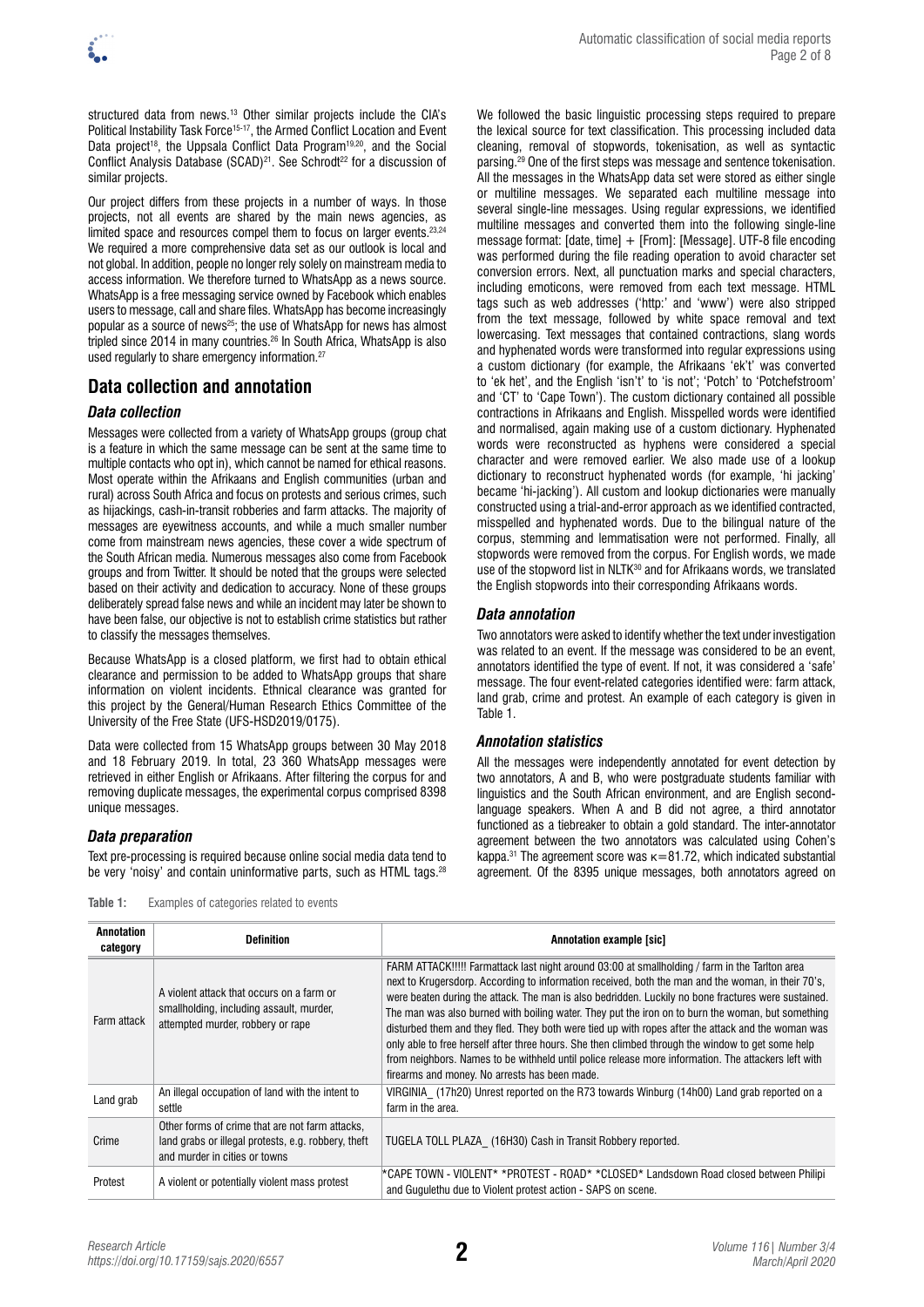7480 messages. The difference set  $(n=915)$  was annotated by two additional annotators, C and D. We implemented a majority-vote algorithm to select annotations in which C and D agreed with either A or B. In this way, 660 annotations were added to the 7480 messages. Further data exploration was conducted to refine the combined corpus (*n*=8085). All messages shorter than 5 characters or longer than 1000 characters were removed from the corpus. We found that messages that fell outside these length thresholds were mainly informational messages (i.e. 'safe'). The final pre-processed and tokenised data set consisted of 7889 unique messages. After pre-processing the corpus, the data set was split (80/20) into training (*n*=6311) and testing (*n*=1578) data sets. The number and classification of each message are shown in Table 2.

|             | Labelled message | <b>Proportion</b> | Training | Testing |
|-------------|------------------|-------------------|----------|---------|
| Land grab   | 50               | 0.63%             | 38       | 12      |
| Farm attack | 271              | 3.43%             | 223      | 48      |
| Crime       | 431              | 5.46%             | 352      | 79      |
| Protest     | 2949             | 37.38%            | 2363     | 586     |
| Safe        | 4188             | 53.09%            | 3335     | 853     |
| Total       | 7889             | 100.00%           | 6311     | 1578    |

# **Experimental set-up**

# *Feature extraction*

Text data are known for their high dimensionality of text features.<sup>4</sup> As a result, feature extraction and feature selection are necessary tasks before any text classification can be attempted. For this study, we made use of two popular feature extraction techniques: bag-of-n-gram (n-grams) and term frequency – inverse document frequency (TF-IDF). In n-grams, the presentation model creates sequences of n words instead of frequency counts of single words (bag-of-words).<sup>32</sup> The features in n-grams are representations of all combinations of adjacent words of length *n*  in the text. In other words, 2-gram or bigrams will represent a model with combinations of two adjacent words in the text document, while 3-gram or trigrams will be combinations of three adjacent words in a text document. In TF-IDF, weights are created instead of frequency counts. The idea is that terms that frequently occur in a document relative to the number of times they occur in the entire corpus, are more important than terms that occur commonly. Both n-gram and TF-IDF models introduce several shortcomings, such as data sparsity and high dimensionality.<sup>33</sup> These phenomena are referred to as 'the curse of dimensionality', which means that, as the feature space increases in dimensions (i.e. character or word tokens), the data become more sparse and less informative to the underlying decision space.<sup>34</sup>

One solution to overcoming these shortcomings is to make use of more recent models in which word representations are based on large natural language corpora by tracking the contexts in which they occur – known as 'word embeddings'. Word embedding is a language modelling technique used to create a continuous higher dimensional vector space to overcome the curse of dimensionality and represent word meaning.35 A popular language model to produce such word embeddings is Word2Vec.<sup>36</sup> Word2Vec is a group of two-layer neural network models that are trained on a large corpus of text to reconstruct the linguistic context of words. Two architectural Word2vec models available to learn the distributed representation of words are continuous-bag-of-words (CBOW) and skipgram.36 In both these models, techniques are used to learn word weights, which act as word vector representations. The CBOW model predicts the word from a window of surrounding words, while the skip-gram model predicts the context words, given the current word.

Considering this background, we took extra care in constructing the data pipeline for the text classification process and, as far as possible, discarded non-relevant words without influencing the text classification outcome. We opted for TF-IDF instead of frequency counts (bag-ofwords) because TF-IDF considers the inverse document frequency of each term when performing raw term frequency computations, and thus often produces better results. $37$  The following feature types were extracted from both data sets:

- **Word** *n***-gram TF-IDF**: features indicating the frequently occurring unigrams (1,1) or bigrams (2,2), or unigrams and bigrams (1,2)
- **Word2Vec**: words to vectors using continuous-bag-of-words (CBOW) and skip-gram models. A function was added to calculate an average of all vectors per message. The function summed all the word vectors occurring in a message and then divided it by the count of the word vectors.

For the first experiment, we extracted TF-IDF features on the training data set using scikit-learn, a machine-learning library for Python.<sup>38</sup> Initially, both the minimum (min\_df) and maximum (max\_df) document/corpus frequencies were set to '1' for all n-gram models. The maximum number of features (top n max\_features) was set to 'None' due to the small size of the corpus. Inverse-document-frequency reweighting was enabled (use\_idf=True) and, to reduce document length bias, we set norm to 'L2'. The vectoriser created a sparse matrix and the sparsity metric was calculated for both matrixes. The sparsity metric was calculated by dividing the number of non-zero values by the sum of the number of samples and number of features. The lower the value, the sparser are the data in the matrix, making it more challenging to model. The results are given in Table 3.

**Table 3:** The TF-IDF n-gram frequencies

| n-gram                     | Number of<br>rows | Number of<br>features | Number of<br>non-zeros | <b>Sparsity</b> |
|----------------------------|-------------------|-----------------------|------------------------|-----------------|
| unigram $(1,1)$            | 7889              | 16926                 | 121 246                | 0.09%           |
| bigram $(2,2)$             | 7889              | 79 550                | 124 091                | 0.02%           |
| unigram and bigram $(1,2)$ | 7889              | 96 476                | 245 337                | 0.03%           |

For feature selection, we used the chi-squared statistic  $(X^2)$  to find the optimal number of features. We first calculated the estimated mutual information value for a discrete target variable by measuring the dependency between a feature and the target variable. Some of the highest dependency words included unrest (0.09620), farm (0.05994), plaasaanval (0.05105), attack (0.03793), farm attack (0.03070), robbery (0.03006), land (0.02914), invasion (0.01117) and land invasion (0.00859). Thereafter, we used the chi-squared statistic to find the optimal number of features with the highest value. The top 12 features with higher values, i.e. higher usefulness, are depicted in Figure 1.

We also examined whether top features would have a significant influence on model accuracy. We used the scikit-learn feature selection module with the SelectPercentile method which, when given a statistical test, selects a percentile of features with the highest score. We used a decision tree classifier and set the function to measure the quality of a split to 'entropy' (for the information gain) and used the chi-squared statistic for feature selection. Feature selection was repeated for unigrams, bigrams and unigrams with bigrams using cross-validation accuracy as a performance metric on the test set. We found no significant difference in accuracy, and opted to use all unigram and bigram features for our experiments as the number of features was manageable. The chisquared statistic results are given in Table 4.

**Table 4:**  $X<sup>2</sup>$  (chi-squared) statistic results

| n-gram                                | <b>Features</b> | <b>Optimal</b><br>number of<br>features | Accuracy<br>(top percentile) | Accuracy<br>(all features) |
|---------------------------------------|-----------------|-----------------------------------------|------------------------------|----------------------------|
| unigram $(1,1)$                       | 15 110          | 12 239                                  | 0.84981                      | 0.84728                    |
| bigram $(2,2)$                        | 66 289          | 13 921                                  | 0.79278                      | 0.79341                    |
| unigram $(1,1)$<br>and bigram $(1,2)$ | 81 399          | 65 933                                  | 0.84411                      | 0.84791                    |

For the second experiment, we created word embeddings with Word2vec on the training data set using both CBOW (sq=0) and skip-gram (sq=1) models. The context window size value was set to 6 and the number of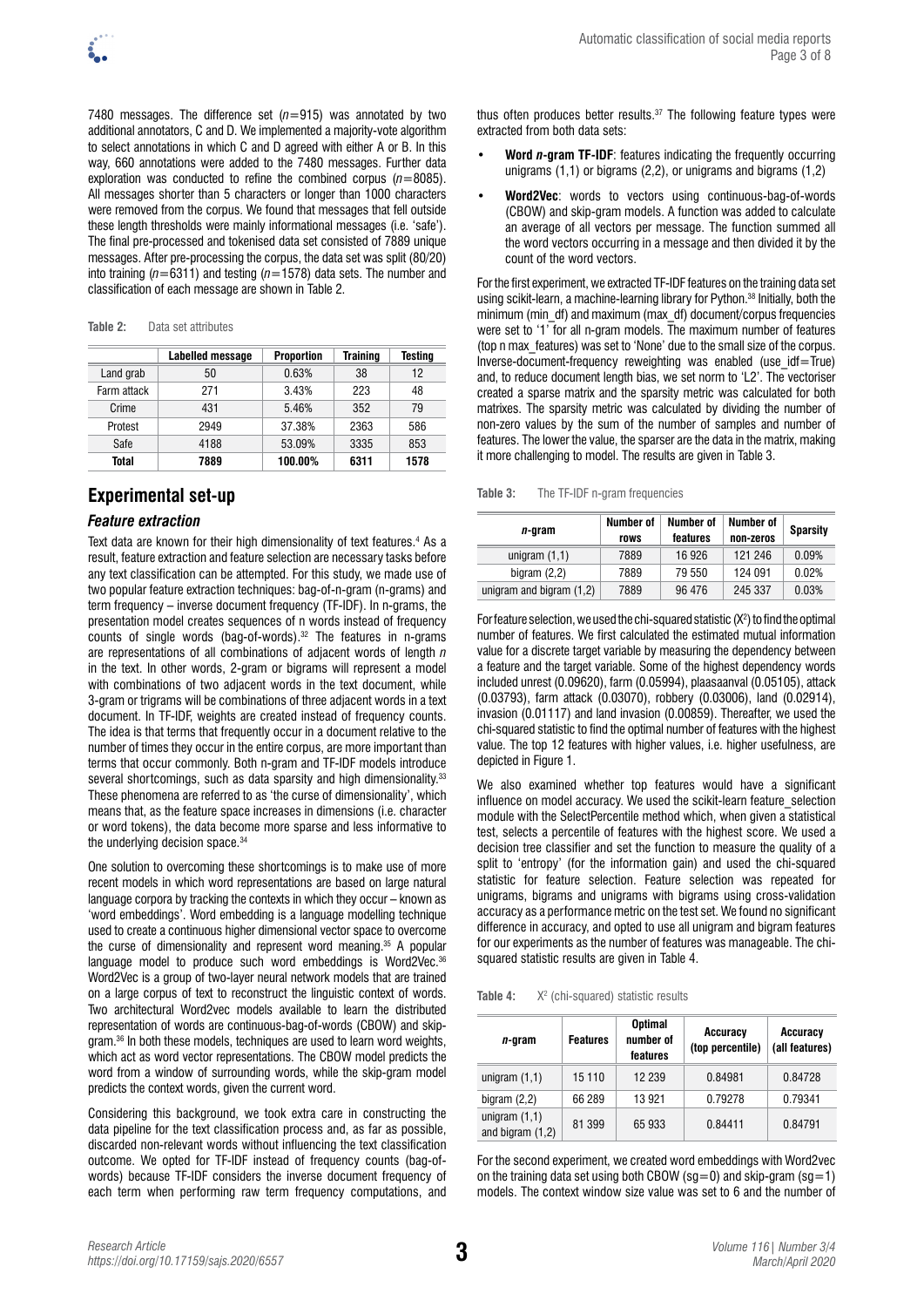

**Figure 1:** Top X<sup>2</sup> (chi-squared) features.

features (dimension) to 100. Due to the small corpus of messages, we had to set words with an occurrence count as low as possible (min\_ count=1). Words below this threshold were not kept in the vocabulary. Because each WhatsApp message can have a different number of vectors depending on the number of words it contains, a function was added to calculate an average of all vectors per message. We also checked whether the words in a message occur in the vocabulary of the Word2vec model. If the word was not found, the function returned a 0.0, otherwise the average of the word vectors was returned. Both CBOW and skip-gram models produced a vocabulary of 15 114 words from the training corpus.

## *Data sampling*

The experimental corpus features had a heavy class imbalance, distributed as shown in Table 4, with the large majority of posts not being events (i.e. 'safe'). In machine-learning classification, class imbalance can lead to decreased performance and accuracy.<sup>39</sup> We were also concerned that the machine-learning algorithms would be biased towards the majority class of no incidents ('safe') and treat the minority classes ('Land Grab', 'Farm Attack', and 'Crime') as outliers and ignore the observations. We applied the Python package imbalancedlearn as data resampling to counter this possibility.<sup>40</sup> The methods available included 'over-sampling' and 'under-sampling'. Over-sampling generates new samples in the classes that are under-represented, while under-sampling reduces the number of samples in the targeted classes. We opted for random over-sampling (RandomOverSampler) because of the relatively small number of instances. This method generates new samples in the minority classes ('Land Grab', 'Farm Attack' and 'Crime') by picking samples at random with replacement.

#### *Learning algorithms*

From the text classification literature, support vector machines (SVMs), naïve Bayes, decision trees, logistic regression and random forests are popular machine-learning algorithms used to classify text. For the automatic detection of events, we performed text classification experiments using a linear kernel SVM, random forest, gradient boosting machines and logistic regression.

#### **Support vector machines**

Support vector machines is a set of versatile supervised learning methods with different kernel functions (linear, polynomial, radial basis function and sigmoid) that can be specified for the decision function. The purpose of a linear kernel classifier is to find a maximum margin hyperplane that

can classify data points appropriately. In SVM, we optimised a margin, which is defined as the distance between the separating hyperplane (decision boundary) and the training sample closest to this hyperplane.41 For our experiments, we used the SVM classier with linear kernel (LinearSVC) implemented in LIBSVM.42 The advantage of using LIBSVM over the native Python implementation is that it allows for quick training of large numbers of linear classifiers, as long as the data set fits into computer memory.<sup>41</sup>

#### **Random forest**

Random forest is an ensemble decision-tree algorithm that involves building large numbers of decision trees and then ensembling their outputs.43 Because a random forest is meta-estimated, it fits a number of decision tree classifiers on various sub-samples of the data set and uses averaging to improve accuracy. The function to measure the quality of a split was set to 'gini', which is the default, and used for Gini impurity.

#### **Gradient boosting machines**

Gradient boosting machines is a much newer machine-learning technique, and, much like a random forest, it is based on ensembling decision trees. However, it uses gradient boosting to iteratively train new models that address the weak points of previous models.43 The focus of boosting is more to reduce bias than variance, and as a result, boosting tends to improve upon its base models when they have high bias and low variance.<sup>44</sup> When comparing the two ensemble methods, random forest trains each tree independently, using a random sample of the data, whereas gradient boosting machines trains one tree at a time, where each new tree is used to correct errors made by a previously trained tree.

#### **Logistic regression**

Logistic regression and random forests are text-processing models when using feature-engineering tools such as bag-of-words or n-grams.<sup>43</sup> The algorithm used in the optimisation problem (solver) was set to 'newtoncg' as it was a multiclass classification problem. Additionally, multiclass was set to 'multinomial', meaning the loss minimised is the multinomial loss fit across the entire probability distribution. As the 'newton-cg' solver only supports L2 regularisation with primal formulation, the value of the penalisation parameter was set to the default value ('L2').

#### **Model selection**

The four classifiers were evaluated as multiclass classifiers (classifying instances into three of more classes). Table 5 shows the hyperparameter combinations for model selection.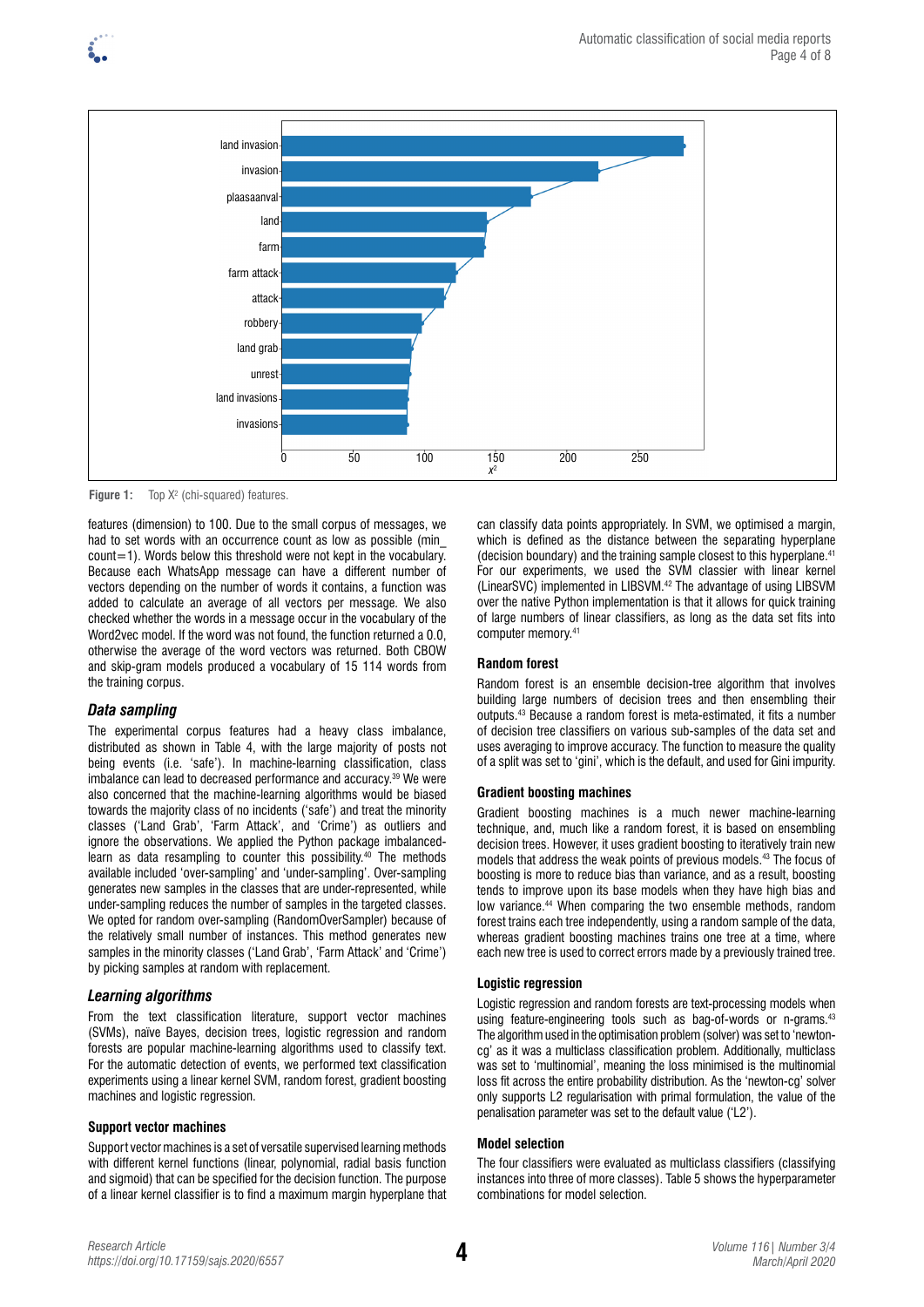**Table 5:** Hyperparameters in grid-search model selection

| <b>Algorithm</b>                                                                                                                                                                                                                                                                                                                                                                                                            | <b>Hyperparameter</b>                        | Values                | <b>Optimal</b><br>Value |
|-----------------------------------------------------------------------------------------------------------------------------------------------------------------------------------------------------------------------------------------------------------------------------------------------------------------------------------------------------------------------------------------------------------------------------|----------------------------------------------|-----------------------|-------------------------|
| <b>Support Vector</b>                                                                                                                                                                                                                                                                                                                                                                                                       | Penalty parameter C<br>of the error term (C) | $1e^{-3,-2,-1,0,1,2}$ | 1                       |
| Machine<br>Tolerance for<br>stopping criteria (tol)<br>Number of trees<br><b>RandomForestClassifier</b><br>in the forest<br>(Estimators)<br>The number of<br>boosting stages to<br>perform (Estimators)<br>GradientBoosting<br>Shrinks the<br>contribution of each<br>0.05, 0.01<br>tree by learning rate<br>Inverse of<br>regularisation<br>strength (C)<br>LogisticRegression<br>Tolerance for<br>stopping criteria (tol) | $1\rho$ {-3, -2, -1, 0, 1}                   | 0.001                 |                         |
|                                                                                                                                                                                                                                                                                                                                                                                                                             |                                              | [50,100,150,200]      | 200                     |
|                                                                                                                                                                                                                                                                                                                                                                                                                             |                                              | [50,100,150,200]      | 200                     |
|                                                                                                                                                                                                                                                                                                                                                                                                                             |                                              | [1, 0.5, 0.25, 0.1,   | 0.25                    |
|                                                                                                                                                                                                                                                                                                                                                                                                                             |                                              | $1e^{-3,-2,-1,0,1,2}$ | 100                     |
|                                                                                                                                                                                                                                                                                                                                                                                                                             |                                              | $1e^{-3,-2,-1,0,1}$   | 10                      |

Model selection was done using 10-fold cross-validation in an exhaustive grid search over all possible hyperparameter configurations. The grid search followed by a 10-fold cross-validation was performed for both experiments (TFIDF and TDIDF  $+$  Word2vec) using the training data set.

## *Evaluation measures*

Precision, recall, F1-score and accuracy are evaluation metrics used to assess the performance of algorithms in text classification. As we were using a multiclass classifier, calculating the performance metrics was more complicated than for a binary classifier (i.e. only two labels). Measures for a multiclass classifier are based on the generalisation of the binary metrics (described above) making use of either macro-averaging or microaveraging. Macro-averaging calculates the mean of the binary metrics, while micro-averaging gives each sample-class pair an equal contribution to the overall metric.<sup>45</sup> For this study, we used M and  $\mu$  indices to represent the metrics in macro-averaging and micro-averaging. In macro-averaging, precision, is defined as the average per-class agreement of the data class labels with those of the classifier. Recall, (or sensitivity) is the average per-class effectiveness of a classifier to identify class labels. F-score, is the relationship between the sample's positive labels and those predicted by the classifier on a per-class average.

| Table 6: | Results on the training data set |  |  |  |  |
|----------|----------------------------------|--|--|--|--|
|----------|----------------------------------|--|--|--|--|

 $Precision_m = \frac{\sum_{i=1}^{l} \left(\frac{tp_i}{tp_i + fp_i}\right)}{l}$  $\sum^{l}$  (*tp<sub>i</sub>*)

$$
Recall_m = \frac{\sum_{i=1}^{\lfloor \frac{r_i}{(tp_i + fn_i)} \rfloor}}{l}
$$

$$
F-score_m = \frac{(\beta^2 + 1)Precision_mRecall_m}{\beta^2 Precision_mRecall_m}
$$

 $\sum\nolimits_{i=1}^{l} \left( \frac{tp_i + tn_i}{tp_i + fn_i + fp_i + tn_i} \right)$ Average Accuracy

Equation 4

Equation 1

Equation 2

where tp is true positive, tn is true negative, fp is false positive and fn is false negative.

For micro-averaging, we report only the F-score $_{\mu}$  because microaveraging in a multiclass setting produces precision $_{\mu}$ , recall<sub> $_{\mu}$ </sub> and F-score<sub> $\mu$ </sub> that are all identical to accuracy.<sup>46</sup>

# **Experiments and results**

We discuss the performance of the different models on the training data set, obtained in 10-fold cross-validation, and on the test data set. The accuracy performance evaluation parameter was calculated and used to determine the best performance. We report the accuracy, precision, recall and F-scores for the five event classes.

#### *Results on the training data*

We tested the performance of the four models on the training data using 10-fold cross-validation. When the data set was created it was unbalanced, but as part of the pipeline, random over-sampling was used to address the uneven distribution of classes (see 'Data sampling'). A detailed comparison of all scores can be found in Table 6. The word unigram model obtained the highest score for each model, with the highest training F-score<sub>M</sub> of 0.736 (s.d.  $=$  0.11) for the logistic regression classifier.

### *Results on the test set*

We also tested the performance of the four models on the test set, the results of which can be found in Table 7. On the test set, all the word unigram models reached F-scores, of 0.647 or higher compared to training F-scores<sub> $u$ </sub> of 0.580. The reason for a slightly higher performance of the n-gram models compared to the training set results could be sparsity. Because we have a small number of instances, it is possible that some of the unigrams or bigrams in the training set might not have occurred in the testing set. We also included a majority baseline to help contextualise the results. We used a DummyClassifier<sup>38</sup> with a strategy set to most frequent which always predicts the most frequent

| <b>Features</b>          | Model                  | Acc                  | $R_{\rm M}$          | Р.,                  | F1.                  | $F1u$ <sup>t</sup>   |
|--------------------------|------------------------|----------------------|----------------------|----------------------|----------------------|----------------------|
|                          | Support vector machine | $0.884 \ (\pm 0.02)$ | $0.684 \ (\pm 0.11)$ | $0.770~(\pm 0.19)$   | $0.711 (\pm 0.13)$   | $0.884 \ (\pm 0.02)$ |
|                          | Random forest          | $0.864 \ (\pm 0.01)$ | $0.542 (\pm 0.06)$   | $0.689 \ (\pm 0.16)$ | $0.580 \ (\pm 0.07)$ | $0.864 (\pm 0.01)$   |
| word unigram $(1,1)$     | Gradient boosting      | $0.868 \ (\pm 0.02)$ | $0.711 (\pm 0.10)$   | $0.675 \ (\pm 0.08)$ | $0.684 \ (\pm 0.07)$ | $0.868 \ (\pm 0.02)$ |
|                          | Logistic regression    | 0.886 $(\pm 0.02)$   | 0.721 $(\pm 0.09)$   | 0.775 $(\pm 0.15)$   | 0.736 $(\pm 0.11)$   | $0.886 (\pm 0.02)$   |
|                          | Support vector machine | $0.831 (\pm 0.02)$   | $0.518 \ (\pm 0.09)$ | 0.730 $(\pm 0.21)$   | $0.569 \ (\pm 0.12)$ | $0.831 (\pm 0.02)$   |
| word bigram $(2,2)$      | Random forest          | $0.787 (\pm 0.02)$   | $0.426 (\pm 0.03)$   | $0.638 \ (\pm 0.06)$ | $0.467 (\pm 0.04)$   | $0.787 (\pm 0.02)$   |
|                          | Gradient boosting      | $0.792 \ (\pm 0.03)$ | 0.551 $(\pm 0.13)$   | $0.692 \ (\pm 0.17)$ | 0.590 $(\pm 0.12)$   | $0.792 \ (\pm 0.03)$ |
|                          | Logistic regression    | 0.833 $(\pm 0.03)$   | $0.538 \ (\pm 0.09)$ | $0.724~(\pm 0.20)$   | $0.589 \ (\pm 0.12)$ | $0.833 \ (\pm 0.03)$ |
|                          | Support vector machine | 0.883 ( $\pm$ 0.02)  | $0.679 \ (\pm 0.11)$ | $0.767 \ (\pm 0.19)$ | $0.703 (\pm 0.13)$   | $0.883~(\pm 0.02)$   |
| word unigram $(1,1)$ and | Random forest          | $0.852 \ (\pm 0.02)$ | $0.504 (\pm 0.07)$   | $0.713 (\pm 0.17)$   | $0.550~(\pm 0.09)$   | $0.852 \ (\pm 0.02)$ |
| word bigram $(1,2)$      | Gradient boosting      | $0.872 \ (\pm 0.02)$ | $0.704~(\pm 0.14)$   | $0.685 \ (\pm 0.10)$ | $0.685 \ (\pm 0.10)$ | $0.872 \ (\pm 0.02)$ |
|                          | Logistic regression    | $0.880~(\pm 0.02)$   | 0.716 $(\pm 0.11)$   | 0.768 $(\pm 0.16)$   | 0.724 $(\pm 0.12)$   | $0.880 \ (\pm 0.02)$ |

Values shown are average (standard deviation).

*†* In multiclass settings, the precision*<sup>µ</sup>* , recall*<sup>µ</sup>* and F-score*<sup>µ</sup>* are identical to accuracy.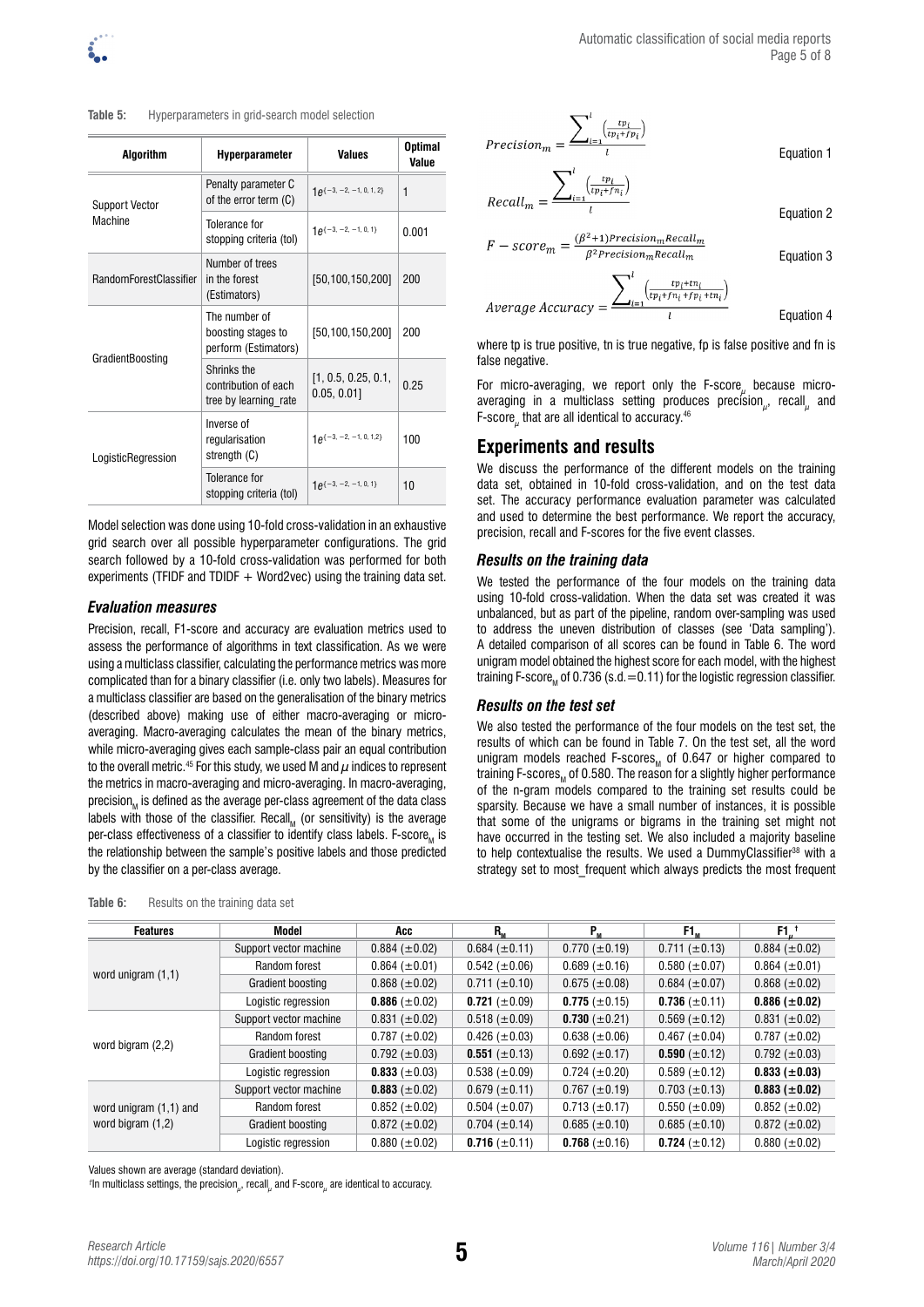label (majority class with no incident) in the training set. The baseline classifier scored 0.541 (accuracy), 0.541 (recall), 0.292 (precision) and 0.379 (F-score) using an average weighted by support (the number of true instances of the label).

|  |  | Table 7: |  |  |  | Results on the test data set |  |  |  |  |  |
|--|--|----------|--|--|--|------------------------------|--|--|--|--|--|
|--|--|----------|--|--|--|------------------------------|--|--|--|--|--|

| <b>Features</b>      | Model                     | Acc   | $R_{\rm M}$ | P <sub>m</sub> | $F1_{m}$ | F1 <sub>u</sub> <sup>†</sup> |
|----------------------|---------------------------|-------|-------------|----------------|----------|------------------------------|
|                      | Support vector<br>machine | 0.895 | 0.689       | 0.754          | 0.712    | 0.895                        |
| word unigram         | Random forest             | 0.873 | 0.578       | 0.889          | 0.647    | 0.873                        |
| (1,1)                | Gradient boosting         | 0.892 | 0.855       | 0.734          | 0.769    | 0.892                        |
|                      | Logistic regression       | 0.899 | 0.767       | 0.772          | 0.769    | 0.899                        |
| word bigram<br>(2,2) | Support vector<br>machine | 0.842 | 0.539       | 0.743          | 0.598    | 0.842                        |
|                      | Random forest             | 0.813 | 0.470       | 0.864          | 0.534    | 0.813                        |
|                      | Gradient boosting         | 0.811 | 0.547       | 0.669          | 0.592    | 0.811                        |
|                      | Logistic regression       | 0.845 | 0.557       | 0.761          | 0.617    | 0.845                        |
| word unigram         | Support vector<br>machine | 0.901 | 0.705       | 0.768          | 0.730    | 0.901                        |
| $(1,1)$ and word     | Random forest             | 0.864 | 0.537       | 0.905          | 0.612    | 0.864                        |
| bigram $(1,2)$       | Gradient boosting         | 0.887 | 0.746       | 0.711          | 0.723    | 0.887                        |
|                      | Logistic regression       | 0.899 | 0.773       | 0.808          | 0.789    | 0.899                        |

*†* In multiclass settings, the precision*<sup>µ</sup>* , recall*<sup>µ</sup>* and F-score*<sup>µ</sup>* are identical to accuracy.

On the test set, the unigram and bigram logistic regression models outperformed all the unigram or bigram models in terms of  $F\text{-score}_{M}$ (0.789). In terms of accuracy, the unigram and bigram support vector classification model scored the highest (0.901) while the unigram and bigram random forest model scored the highest precision $<sub>M</sub>$  (0.905).</sub> The unigram gradient boosting model scored the highest recall,  $(0.855)$ .

#### *Experiment 2*

In the first experiment, we used word n-gram TF-IDF features. The word unigram model obtained the highest training F-score of 0.736  $(s.d. = 0.11)$  for the logistic regression classifier. The same classifier also obtained the highest test F-score of 0.789 using word unigrams and bigrams. For the second experiment, we extracted Word2Vec features and combined the word vector model (100 dimension) with the TF-IDF feature space (unigram) of Experiment 1. Again, model selection was performed on the training data set using 10-fold cross-validation in an exhaustive grid search over the same hyperparameter configurations (see Table 6). The parameters for SVM and random forest stayed the same. For gradient boosting, the learning rate changed from 0.25 to 0.5. For logistic regression, the tolerance for stopping criteria changed from 10 to 1. We report the scores for the event class as we did for Experiment 1 (Table 8).

The logistic regression classifier using unigrams with Word2vec features obtained the highest training F-score, of 0.723 (s.d.  $=$  0.12). This value is slightly lower than the training F-score<sub>M</sub> of 0.736 (s.d. = 0.11) obtained using the word unigram model in Experiment 1. The accuracy and recall scores were also marginally lower for the logistic regression classifier, but surprisingly the precision $<sub>M</sub>$  score was marginally higher with 0.780</sub>  $(s.d. = 0.16)$  compared to  $0.775$   $(s.d. = 0.15)$ . These results would suggest that adding additional features created by the CBOW and skipgram Word2vec models did not improve the training performance of the classifiers. We also tested the performance of the four models on the test set, the results of which can be found in Table 9. The models were first tested using embeddings and thereafter embeddings with the unigram model. Again, we included a majority baseline and used the frequency of the majority class (no incident) as accuracy in the training set. The baseline classifier scored 0.541 (accuracy), 0.541 (recall), 0.292 (precision) and 0.379 (F-score) using an average weighted by support (the number of true instances of the label).

For the test set, the logistic regression classifier using unigrams with Word2vec features obtained the highest test F-score, of 0.762. This score was marginally lower than the F-score, of 0.769 obtained with the same classifier using only a unigram word model in Experiment 1. Additionally, the test F-scores, of random forest and gradient boosting classifiers were also lower. Surprisingly, the test accuracy, recall, precision, and F-score<sub>M</sub> of the SVM classifier were higher for the unigram word model with Word2vec features. This would suggest that using additional features created by the CBOW and skip-gram Word2Vec models could improve the performance of classification (or prediction) of new data. Figure 2 depicts the accuracy scores of the training set for the algorithms using unigram model with Word2vec features.



Figure 2: Accuracy scores.



**Figure 3:** Confusion matrixes.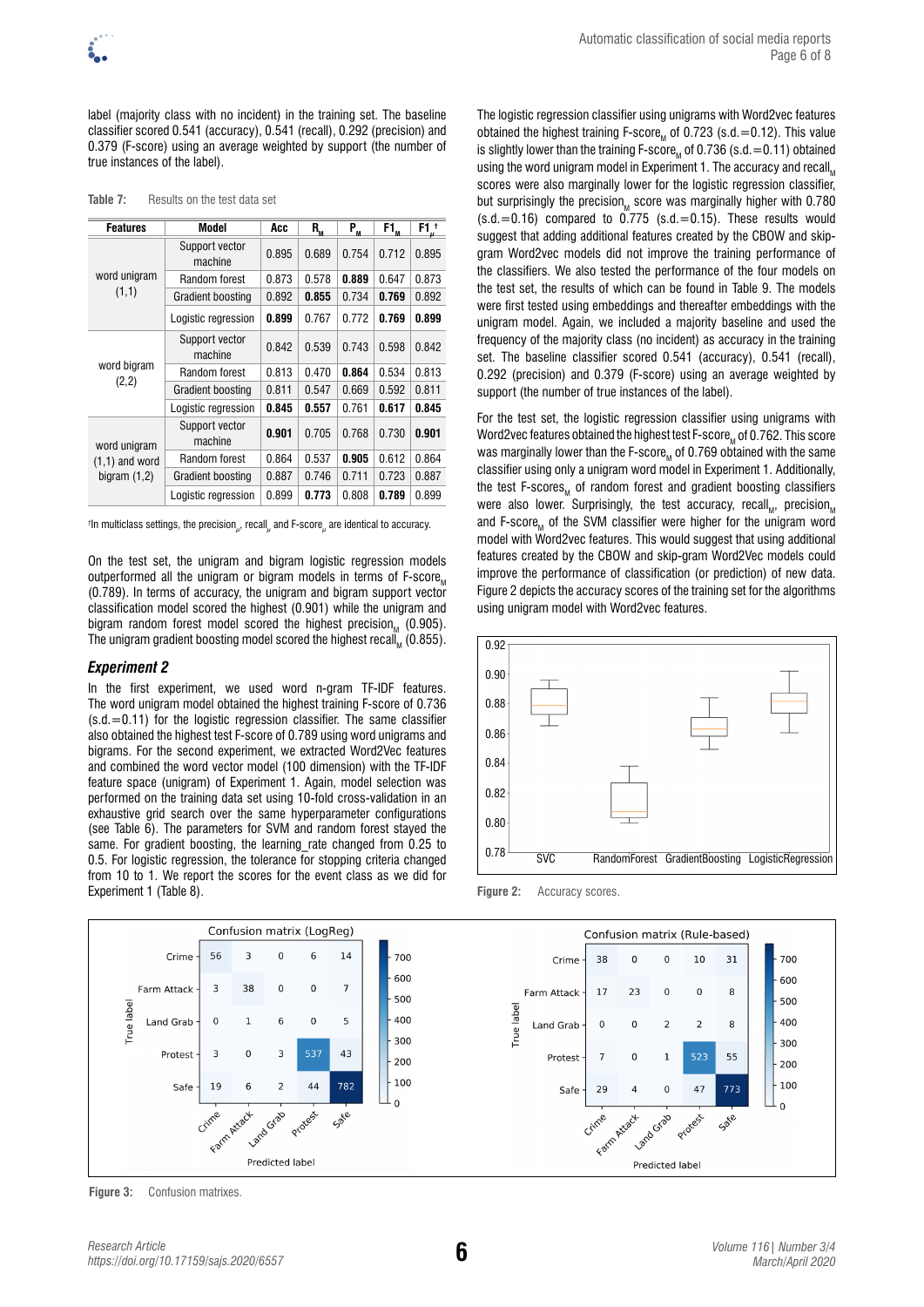

**Table 9:** Results on the test data sets

| $\overline{\phantom{0}}$ | <b>Features</b>                   | Model                  | Acc   | $R_{_{M}}$ | $P_{M}$ | $F1_{M}$ | $F1u$ <sup>t</sup> |
|--------------------------|-----------------------------------|------------------------|-------|------------|---------|----------|--------------------|
|                          |                                   | Support vector machine | 0.895 | 0.689      | 0.754   | 0.712    | 0.895              |
| Experiment               |                                   | Random forest          | 0.873 | 0.578      | 0.889   | 0.647    | 0.873              |
|                          | word unigram $(1,1)$              | Gradient boosting      | 0.892 | 0.855      | 0.734   | 0.769    | 0.892              |
|                          |                                   | Logistic regression    | 0.899 | 0.767      | 0.772   | 0.769    | 0.899              |
| $\sim$<br>Experiment     | Word2vec (CBOW and skip-gram)     | Support vector machine | 0.677 | 0.693      | 0.460   | 0.473    | 0.677              |
|                          |                                   | Random forest          | 0.823 | 0.498      | 0.549   | 0.514    | 0.823              |
|                          |                                   | Gradient boosting      | 0.814 | 0.530      | 0.535   | 0.530    | 0.814              |
|                          |                                   | Logistic regression    | 0.712 | 0.756      | 0.485   | 0.514    | 0.712              |
|                          |                                   | Support vector machine | 0.901 | 0.712      | 0.781   | 0.739    | 0.901              |
|                          | Word2vec (CBOW and skip-gram) and | Random forest          | 0.821 | 0.492      | 0.790   | 0.536    | 0.821              |
|                          | word unigrams (1,1)               | Gradient boosting      | 0.873 | 0.770      | 0.689   | 0.717    | 0.873              |
|                          |                                   | Logistic regression    | 0.897 | 0.745      | 0.787   | 0.762    | 0.897              |

*†* In multiclass settings, the precision*<sup>µ</sup>* , recall*<sup>µ</sup>* and F-score*<sup>µ</sup>* are identical to accuracy.

#### *Evaluating the machine-learning classifier*

In the exploratory phase of this project, we experimented with a rulebased system that classifies messages in the abovementioned four categories based on the occurrence of certain key terms. We compiled dictionaries using unigrams and bigrams and classified messages as 'unsafe' and according to category based on whether these terms appeared (e.g. 'robbery', 'unrest', 'throwing rocks', 'burning tires'). Because no annotated data was available, we could not measure the accuracy of this rule-based classifier. In an effort to better understand the performance of the classifier, we compared our machine-learning classifier with the rule-based system. The machine-learning classifier and the rule-based classifier were both evaluated using the same testing data set ( $n=1578$ ). The logistic regression classifier (using unigrams) achieved an accuracy of 89.73%, and the rule-based classifier reached 86.12%. The same tendency was observed when comparing the F-scores. The logistic regression classifier obtained an F-score $<sub>M</sub>$  of</sub> 0.770 and the rule-based classifier 0.621. The confusion matrixes from the classification test are depicted in Figure 3.

# **Conclusions and future research**

We have presented an approach to automatically classify violent events taking place in South Africa. Our aim was to find the best word model on event detection using WhatsApp messages. Our experiment shows the weakness of these algorithms when applied to a highly imbalanced data set. Additionally, we also used word embeddings created with Word2Vec, using both CBOW (sg=0) and (sg=1) skip-gram models. Our experiments have shown that more work is required to find a universal approach to solving the imbalanced distribution problem in this domain. However, we did train a logistic classifier using unigram, CBOW and skip-gram Word2Vec models that achieved a higher accuracy and F1-score than did the rule-based classifier. Possible future research includes employing Doc2Vec<sup>33</sup>, which is an extension of Word2Vec. Pretrained English and Afrikaans word vectors such as fastText<sup>47</sup> could also be considered, and would thus create a multilingual pre-trained word vector space for the classifiers.

# **Acknowledgements**

We acknowledge the annotation efforts of staff and students at the University of the Free State. We also thank the anonymous reviewers for their helpful comments and advice.

# **Authors' contributions**

E.K.: Project leadership, conceptualisation, methodology, data analysis, data curation, validation, writing – the initial draft, writing – revisions. B.S.: Conceptualisation, data collection, writing – revisions. W.D.: Methodology, validation, writing – revisions.

#### **References**

- 1. Stieglitz S, Mirbabaie M, Ross B, Neuberger C. Social media analytics – Challenges in topic discovery, data collection, and data preparation. Int J Inf Manage. 2018;39(October):156–168. https://doi.org/10.1016/j. ijinfomgt.2017.12.002
- 2. Gundecha P, Liu H. Mining social media: A brief introduction. In: Tutorals in operations research. Catonsville, MD: INFORMS; 2012. p. 1–17. https://doi. org/10.1287/educ.1120.0105
- 3. Sarkar D. Text analytics with Python : A practical real-world approach to gaining actionable insights from your data. New York: Apress; 2016. http:// doi.org/10.1007/978-1-4842-2388-8
- 4. Aggarwal CC, Zhai C. A survey of text classification algorithms. In: Aggarwal CC, Zhai C, editors. Mining text data. Boston, MA: Springer; 2012. p. 163–222. https://doi.org/10.1007/978-1-4614-3223-4\_6
- 5. Liu B, Zhang L. A survey of opinion mining and sentiment analysis. In: Aggarwal CC, Zhai C, editors. Mining text data. Boston, MA: Springer; 2012. p. 415–463. https://doi.org/10.1007/978-1-4614-3223-4\_13
- 6. Liu B. Sentiment analysis and opinion mining. Synth Lect Hum Lang Technol. 2012;5(1):1–167. https://doi.org/10.2200/S00416ED1V01Y201204HLT016
- 7. Sebastiani F. Machine learning in automated text categorization. ACM Comput Surv. 2002;34(1):1–47. https://doi.org/10.1145/505282.505283
- 8. Ingersoll G, Morton T, Farris A. Taming text: How to find, organize, and manipulate it. Shelter Island, NY: Manning Publications Co; 2013.
- 9. Sinoara RA, Camacho-Collados J, Rossi RG, Navigli R, Rezende SO. Knowledgeenhanced document embeddings for text classification. Knowledge-Based Syst. 2019;163:955–971. https://doi.org/10.1016/j.knosys.2018.10.026
- 10. Bueno de Mesquita B. The war trap. New Haven, CT: Yale University Press; 1981.
- 11. Bueno de Mesquita B, Newman D, Rabushka A, Forecasting political events: The future of Hong Kong. New Haven, CT: Yale University Press; 1985.
- 12. Bueno de Mesquita B, Stockman FN. European community decision making. New Haven, CT: Yale University Press; 1994.
- 13. O'Brien SP. Crisis early warning and decision support: Contemporary approaches and thoughts on future research. Int Stud Rev. 2010;12(1):87–104. https://doi.org/10.1111/j.1468-2486.2009.00914.x
- 14. Abdollahian M, Baranick M, Efird B, Kugler J. Senturion: A predictive political simulation model [document on the Internet]. c2006 [cited 2018 Aug 20]. Available from: http://www.ndu.edu/CTNSP/Def\_Tech/DTP 32 S%0Aenturion.pdf
- 15. Esty DC, Goldstone JA, Gurr TR, Surko P, Unger AN. State failure task force report. McLean, VA: Science Applications International Corporation; 1995.
- 16. Bates RH, Epstein DL, Goldstone JA, Gurr TR, Harff B, Kahl CH, et al. Political instability task force report: Phase IV findings. McLean, VA: Science Applications International Corporation; 2003.